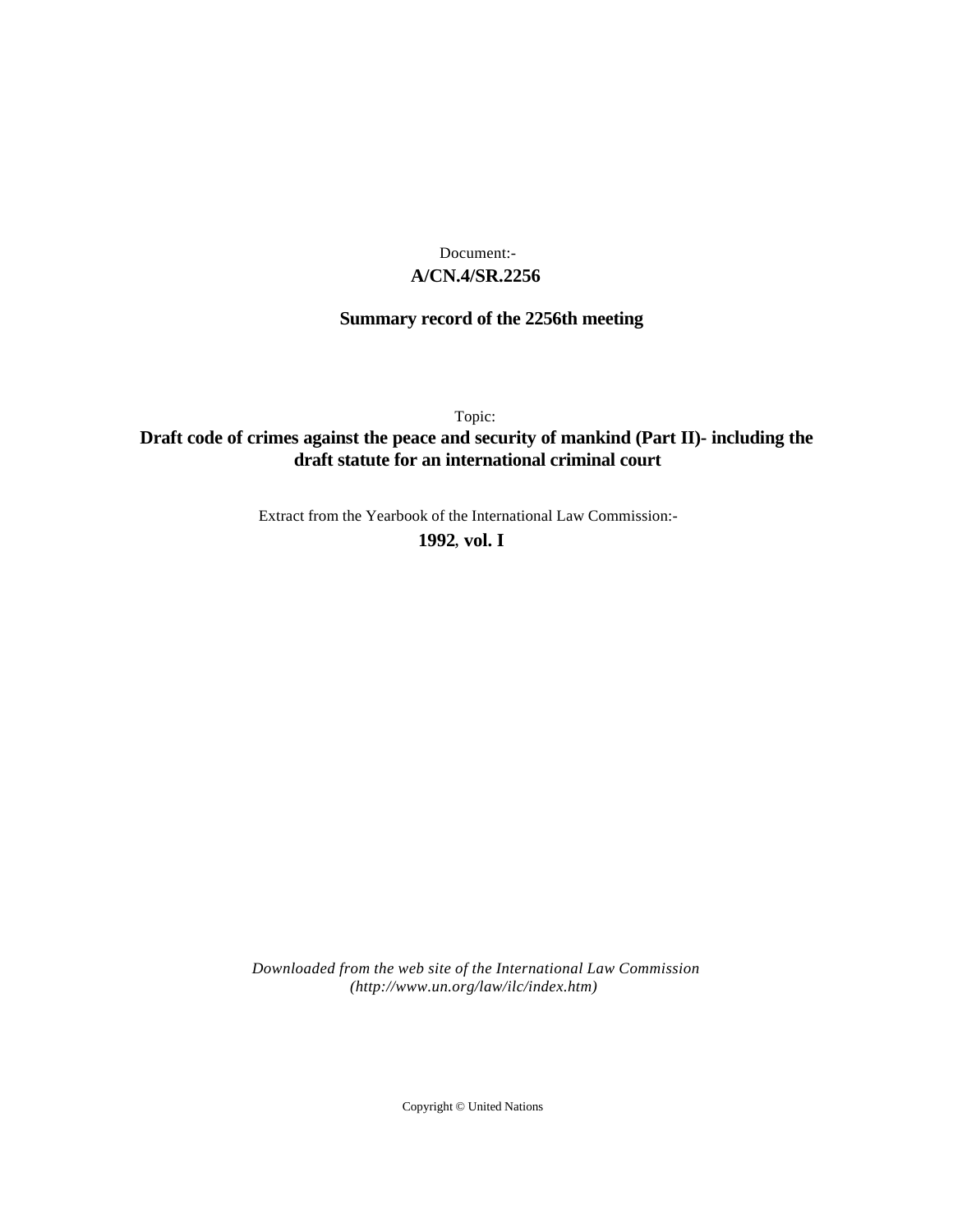Commission as a whole shared the view earlier expressed about the Niirnberg trials.

*The meeting rose at 12.20p.m.*

### **2256th MEETING**

#### *Thursday, 7May 1992, at 10.05 a.m.*

#### *Chairman:* Mr. Christian TOMUSCHAT

*Present*: Mr. Al-Baharna, Mr. Al-Khasawneh,<br>Mr. Arangio-Ruiz, Mr. Bennouna, Mr. Bowett, Mr. Arangio-Ruiz, Mr. Bennouna, Mr. Bowett, Mr. Calero Rodrigues, Mr. Crawford, Mr. de Saram, Mr. Fomba, Mr. Güney, Mr. Idris, Mr. Jacovides, Mr. Kabatsi, Mr. Kusuma-Atmadja, Mr. Mahiou, Mr. Mikulka, Mr. Pambou-Tchivounda, Mr. Pellet, Mr. Razafindralambo, Mr. Rosenstock, Mr. Shi, Mr. Szekely, Mr. Thiam, Mr. Vargas Carreño, Mr. Vereshchetin, Mr. Villagran Kramer, Mr. Yamada, Mr. Yankov.

#### **Draft Code of Crimes against the Peace and Security of Mankind<sup>1</sup>**  *(continued)* **(A/CN.4/442,<sup>2</sup> A/CN.4/ L.469, sect. C, A/CN.4/L.471, A/CN.4/L.475 and Rev.l)**

#### [Agenda item 3]

TENTH REPORT OF THE SPECIAL RAPPORTEUR *(continued)*

POSSIBLE ESTABLISHMENT OF AN INTERNATIONAL CRIMINAL JURISDICTION *(continued)*

1. Mr. PAMBOU-TCHIVOUNDA, noting that the tenth report (A/CN.4/442) was a continuation of the earlier reports and of the first part of the Commission's work, which had culminated in 1991 with the adoption on first reading of articles 1 to 26, said that, in his view, it was only right that the normative side of the draft Code should go hand in hand with an institution. He was not so sure, however, that consideration of proposals for the establishment of an international criminal court or other international criminal trial mechanism, to borrow the terms of General Assembly resolution 46/54 of 9 December 1991, corresponded to the logic of the Code of Crimes as it had been understood until 1990. There were two possibilities. Either it was a question that touched on the very essence of an international court, in which case the objections referred to in the report could be significant, or else it was a purely technical question, in which event the problem did not arise. The establishment of an international court with responsibility for the application

of the Code simply became a practical matter that could be resolved in the light of the relevant statutory provisions and once the preliminary points of theory had been settled. It was, however, precisely those preliminary points which seemed to cast doubt on the objections referred to in the report; and that was surprising inasmuch as the Commission had already adopted the substance of those preliminary points on first reading.

2. The international situation in recent years had highlighted the need for machinery that could guarantee the rule of law in international relations and recent events had shown that there was a trend towards a curtailment of the influence of sovereignty—the concept on which most of the objections summarized in the tenth report centred. In virtually every international forum, Government representatives advocated the constitution of large groupings, whatever the name they were given—whether community or confederation—and whatever the fate reserved for such proposals. The problem of the restriction of sovereignty therefore did not arise solely in connection with the establishment of an international court for the punishment of crimes against the peace and security of mankind. Moreover, the democratic ideal was becoming increasingly universal and it was not possible at one and the same time to aspire to a law-abiding internal order and to allow States to evade the rule of law in their external conduct. There was no doubt that, on the one hand, the concept of international peace and security, which was a codified concept, and, on the other, that of the peace and security of mankind, which was in the process of being codified, would ultimately merge. Everything that could be done on behalf of mankind and it was that endeavour which the draft Code and the idea of establishing an international criminal court reflected—was also valid in the case of States. An international criminal court would be a tangible manifestation of the Code. It was therefore necessary and it would be an additional link in the chain of deterrent and repressive machinery already in force at the international level.

3. Mr. IDRIS said that, so far as the progressive development and codification of international law was concerned, it was not possible, no matter how specialized the subject might be, to ignore the prevailing climate of international relations. At the present time, there was an extremely serious and complex crisis which, in the economic field, was marked by growing poverty, mounting unemployment, increasing international debt, collapsing commodity prices and rising protectionist barriers. There was a risk that that state of affairs, which shattered the hopes of a better world for the poor, might be reflected, at the political level, in an era of instability and world imbalance as a result of which conflicts of apocalyptic dimensions would be unleashed. From the legal standpoint, the consequences could be an increasingly politicized understanding of international law and, therefore, more hesitation in its codification. Against that background, it was appropriate to envisage the establishment of an international criminal court, a question which had already been discussed extensively in various forums and the various aspects of which the Commission should now analyse with a view to arriving at some common ground for further work. Also, the political will of Governments was a vital factor without which there could be no concrete results.

<sup>&</sup>lt;sup>1</sup> For text of the draft articles provisionally adopted on first reading, see *Yearbook... 199],* vol. II (Part Two), chap. IV.

<sup>2</sup> Reproduced in *Yearbook... 1992,* vol. II (Part One).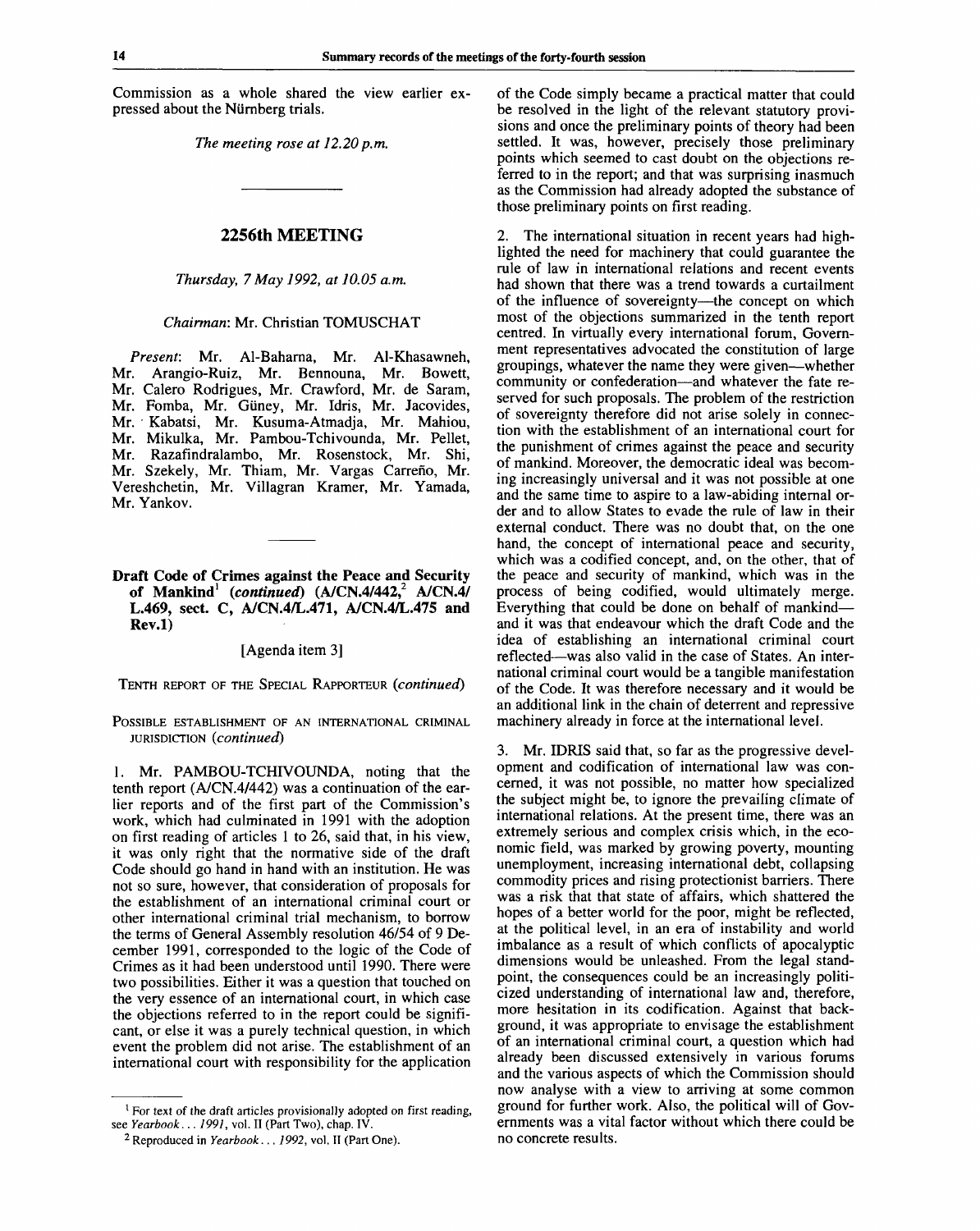4. In his view, the Code and the court went hand in hand. If the Code of Crimes against the Peace and Security of Mankind came into being, its credibility would depend largely on the existence of some machinery for its implementation, preferably in the form of an international criminal court. The principle of universal jurisdiction was not a satisfactory remedy, first, because it was controversial, secondly, because of its weaknesses in terms of infrastructure and, lastly, because it was politically sensitive for a national court to pass judgement on the conduct of a foreign Government. The establishment of an objective and impartial court would help to advance international criminal law and to secure uniformity in the punishment of international crimes, and that was in the interest of all nations. It would also serve to remedy deficiencies in domestic procedures and extradition policies.

5. There remained other complex questions, such as the composition of the court, its procedure and the means to enforce its sentences. So far as the procedure for submitting complaints was concerned, he, like Mr. Bowett  $(2255th$  meeting), considered that an independent body should be entrusted with the verification of all the evidence in a case before it was brought before the court.

6. Mr. ROSENSTOCK said he agreed with the view that, if the Code was not to be an empty shell, it had to be implemented through an international criminal court. However, the Commission should also indicate that the establishment of a court did not necessarily imply the need for a code. Other conventions, such as the Convention on the Prevention and Punishment of the Crime of Genocide or the Convention for the Suppression of Unlawful Acts against the Safety of Civil Aviation, might serve as a basis for the jurisdiction *ratione materiae* of the court, assuming that certain technical problems could be solved. In that way, it might be possible to put an end to what Mr. Arangio-Ruiz had described as the game of hide-and-seek between the Commission and the General Assembly (2254th meeting).

7. That having been said, he did not necessarily agree with the Special Rapporteur's reasoning in part one of the report. For example, he failed to see why internal pressures to prevent a State from surrendering a criminal to justice would be much less if it were a matter of bringing the criminal before an international criminal court rather than of extraditing him to another State. Many problems would certainly have to be solved before all objections to the establishment of an international court were removed, but the Commission should try to solve them if it wanted the General Assembly to take a decision on the momentous issue before it.

8. He reiterated his support for Mr. Calero Rodrigues' suggestion (2254th meeting) concerning the organization of work, which, with some extra effort and with the help of the secretariat, ought to enable the Commission to complete its task at the forty-fifth session. The Commission might make a start by considering some of the questions identified in part two of the report. During that time, the Special Rapporteur might, with the help of the secretariat, draw up a list of questions which were not touched upon in the report, but which had come up in the

course of the debate or had already been raised in the report of the Commission on its 1990 session.<sup>3</sup> Such an orderly process would enable the Commission to illuminate and/or remove a sufficient number of obstacles to the establishment of an international court for the General Assembly to have to take a decision one way or the other on the issue or, failing that, to recognize that the international community was powerless, through lack of political will, to decide the matter.

9. In conclusion, he said that his comments at the preceding meeting on the subject of the Niirnberg trial in no way contradicted what Mr. Shi had said about the very special nature of the situation in 1945 and the need to view the Niirnberg precedent in that context.

10. Mr. MIKULKA said that, in resolution 46/54, the General Assembly did not invite the Commission to consider the idea of an international criminal court as such, but to consider it within the framework of the draft Code and with a view to the implementation of the latter; he therefore feared that some of the Special Rapporteur's proposals, particularly those relating to the law to be applied, might take the Commission beyond the scope of its mandate. With regard to the implementation of the articles adopted on first reading, he (Mr. Mikulka) drew a distinction between, on the one hand, crimes which had been committed by individuals with the consent or on orders of the State and, for that reason, involved State responsibility, and, on the other hand, crimes of an extremely serious nature which had been committed by individuals acting on their own behalf and were often covered by special international conventions. Those two categories of crimes might require different types of punishment. So far as the first category was concerned, the only international experience that could be drawn upon was that of the Niirnberg and Tokyo Tribunals. The punishment of other international crimes was based on the principle of universal jurisdiction.

11. The solution to the problem of penalties would depend on the choice of the mechanism for the implementation of the Code. If universal jurisdiction were adopted, the system of penalties might be based on that provided for in the Convention for the Suppression of Unlawful Acts against the Safety of Civil Aviation, the International Convention against the Taking of Hostages and the Convention against Torture and Other Cruel, Inhuman or Degrading Treatment or Punishment, in which States undertook to punish the offences in question by penalties corresponding to their seriousness. That system made it possible to introduce a unifying factor, while taking account of the diversity of penalties in internal law. A unified system of penalties to be incorporated in the draft Code would be required, however, if the implementation of all or part of the Code was to be entrusted to an international criminal court.

12. In setting up a mechanism for the implementation of the Code, the Commission also had to bear in mind the mechanisms already established under several conventions for the punishment of certain categories of international crimes and avoid any contradiction in that regard. He therefore endorsed the view expressed by some

<sup>3</sup> See *Yearbook... 1990,* vol. II (Part Two), paras. 117-157.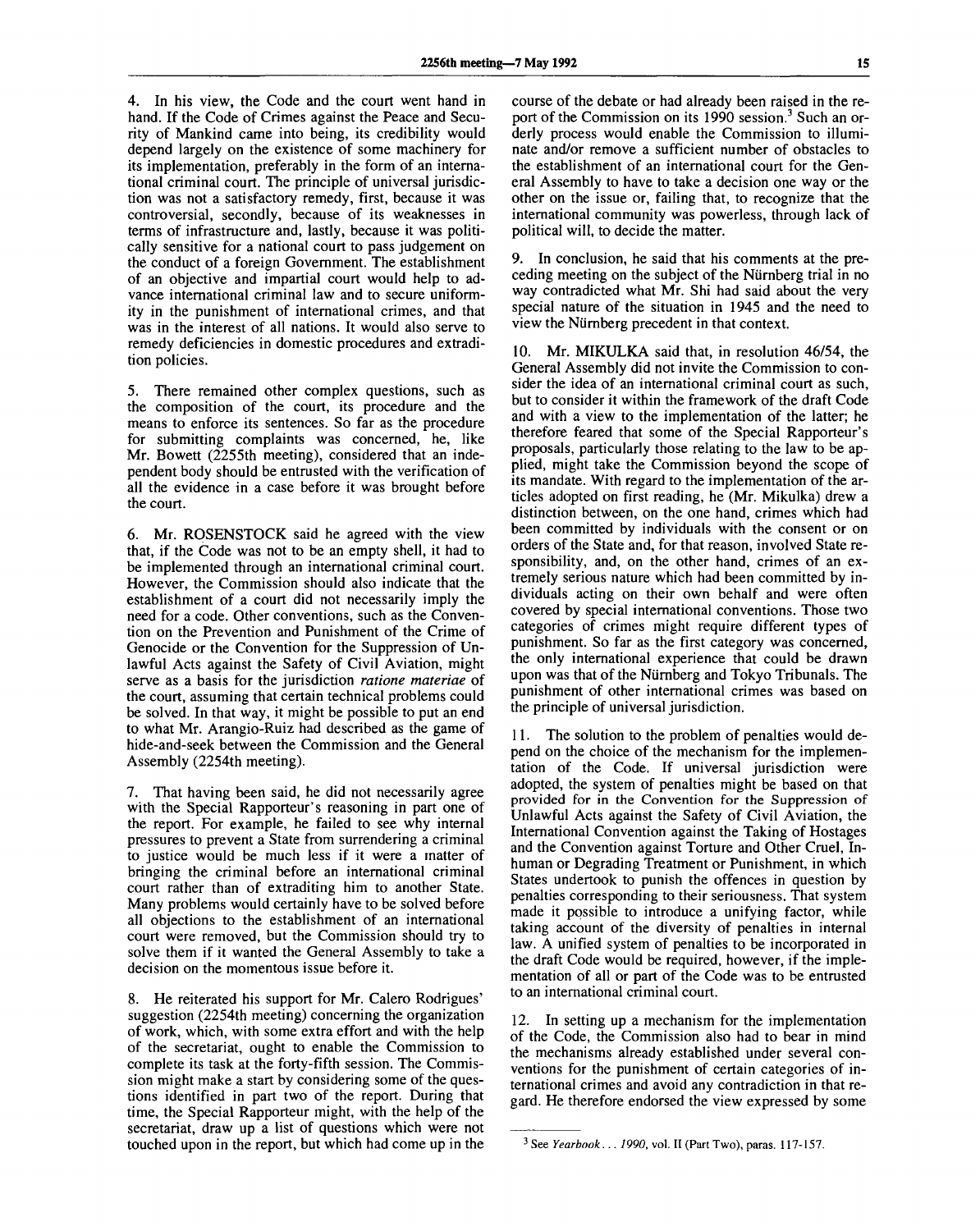members of the Commission at the forty-third session that it might be possible to combine the system of universal jurisdiction with the establishment of an international criminal court. The court would try crimes committed by persons who could not be judged without some evaluation having been made, at the international level, of an act of the State, such as aggression, threat of aggression, intervention, colonial domination or apartheid. The crimes covered in the other articles of the draft Code would come within the jurisdiction of national courts or, in other words, universal jurisdiction. In his view, the jurisdiction of the court, thus circumscribed, should be established *ipso facto* by its statute and should be exclusive and compulsory.

13. With regard to the crime of aggression and the possibility that the court might have to abide by a decision of the Security Council, care should be taken, whatever the solution adopted, to avoid upsetting the balance of competences established by the Charter of the United Nations in the field of international peace and security.

14. The idea of establishing an international criminal court had received valuable encouragement at the latest session of the General Assembly. The years to come would show whether that had been a passing reaction to a particular crisis or a more lasting trend. The Commission should not miss the opportunity to contribute its stone to the common edifice.

15. Mr. FOMBA requested that the 40 or so questions identified in the report of the Commission on its 1990 session<sup>4</sup> should be listed and made available to the Commission in order that the members might refer to specific points and engage in a genuine debate in which different or conflicting points of view could be expressed.

16. Mr. VARGAS CARRENO said that the fact of defining certain crimes in the Code, which would have the effect of making the definitions part of internal law and applicable by national courts, was in itself a noteworthy contribution to the codification and progressive development of international law.

17. The majority trend was towards the establishment of an international criminal court and he personally was in favour of it, but the Commission had to adopt a pragmatic approach and not lose sight of certain inevitable limitations. For example, at least in the case of crimes such as illicit international trafficking in drugs or the kidnapping of diplomats, States were not prepared to give up the exercise of their sovereignty and the international criminal court should have only subsidiary jurisdiction. Similarly, the competence of the court to review decisions handed down by national courts or to hear appeals against them should be ruled out and the bringing of an action before the court should not be made contingent on the exhaustion of domestic remedies, for the two types of jurisdiction were completely different.

18. A further limitation was that some regional agreements had been concluded for the purpose of punishing systematic violations of human rights and they had their own machinery, such as the European Court of Human

19. Mr. KUSUMA-ATMADJA said he regretted that, in the definitions contained in the draft Code, a distinction had never been made between crimes in which the perpetrator was linked to a State and those in which the perpetrator acted on his own, and that national sovereignty was therefore an obstacle to the implementation of the Code and to action by the international criminal court, even if the two institutions were found desirable. He therefore suggested that the Code should be divided into two parts.

20. For the crimes defined in part one (Aggression, threat of aggression, genocide and war crimes), the international criminal court and the Security Council would have concurrent jurisdiction, although the Security Council would have primary jurisdiction because it was able to react rapidly. In those cases, the jurisdiction of the court might be only optional, its purpose being to punish the perpetrator of the crime personally.

21. For the crimes defined in part two, the court would have concurrent jurisdiction with national courts, the latter having primary jurisdiction and the court subsidiary, but compulsory, jurisdiction. That category of crimes would include the recruitment, use, financing and training of mercenaries, international terrorism, illicit trafficking in narcotic drugs and wilful and severe damage to the environment. The problem of such limited cases as apartheid and systematic or mass violations of human rights would, however, remain.

22. If the Code was taken to mean a set of provisions forming a coherent whole, as was the case in the Roman law countries, he was afraid that its drafting would be laborious, but, if it was taken to mean a body of rules defining material jurisdiction, such rules already existed in conventions, treaties and other international instruments and needed only to be consolidated and codified.

23. If no distinction was made between those two categories of crimes, the problem of national sovereignty would inevitably arise in cases of crimes in which the perpetrator, by his very functions, was indissolubly linked with the State.

24. The Commission did not really need to restrict itself to the crimes enumerated: it could very well add to the list. Bearing in mind Part XII of the United Nations Convention on the Law of the Sea, he proposed that the definition of wilful and severe damage to the environment should be expanded to include damage brought about by the exploitation by a State of resources in its territory in a way that caused severe prejudice to another State. Such an act was surely the responsibility of the State, even if the perpetrator was a natural or legal person. Moreover, it was extremely difficult to regulate that type of problem in a bilateral framework because the State concerned might well disregard the protests of the injured neighbouring State. He would include the wilful misuse of biotechnology in the list of such "technologi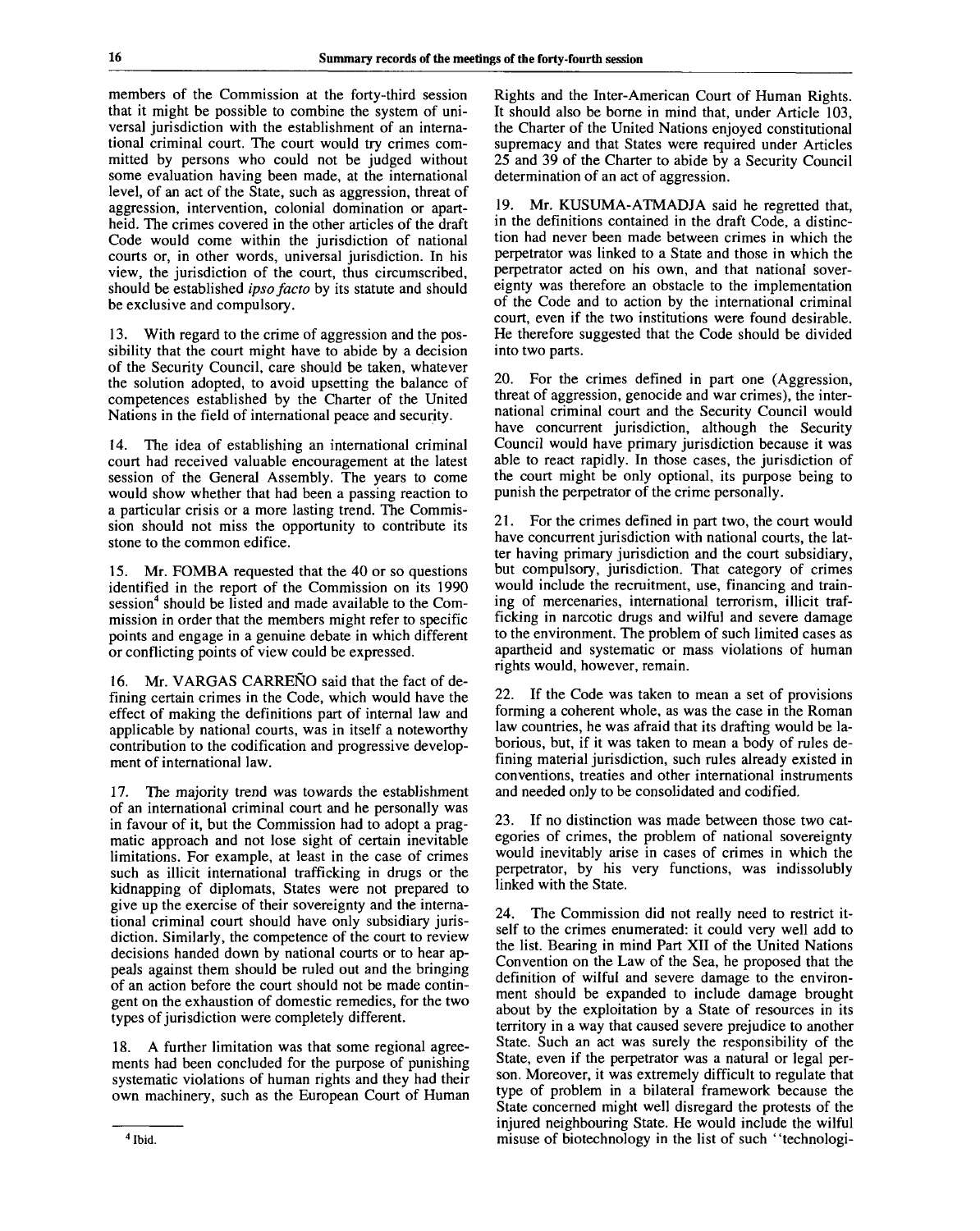cal crimes". The idea of a scientist of one State manipulating the genetic make-up of animals that were then let loose to spread destruction in a neighbouring State was no longer in the realm of science fiction. That would be a personal act falling first within the jurisdiction of the State concerned, but, if the State did not take action, it could come within the concurrent jurisdiction of an international criminal court.

25. In addition to the inductive tradition of Roman law, which was built on concepts, and the empirical tradition of common law, which was based on acts, there was room for the Asian tradition, which regarded law and justice not as an exercise in logic, but as the instrument for achieving the goal of an ideal balance. The Commission thus had a unique opportunity to produce a synthesis of those three traditions.

26. Mr. PELLET, commenting on the mandate given to the Commission in General Assembly resolution 46/54, said that first, unlike the Special Rapporteur, he did not think that the Commission had made its position sufficiently clear on the question in judging the establishment of an international criminal court feasible and desirable. That might well be the Commission's conviction, but it had not yet persuaded the General Assembly, which was still considering the matter and still putting questions to the Commission.

27. Secondly, the General Assembly had once again sent the issue back to the Commission by requesting information to enable it to give the Commission guidance. In fact, the General Assembly was refusing to assume its responsibilities. Accordingly, the Commission should be firm and indicate that, in the absence of instructions from the General Assembly, it did not consider itself able to pursue its consideration of the topic. The alternative would be for the Commission to start, once and for all, on the drafting of the statute of an international criminal court, assuming that article 18, paragraph 1, of its Statute authorized it to do so, which he doubted. He favoured the first alternative because, in order to continue its work, the Commission needed a clear picture. He agreed with other speakers that the Commission must either assume its responsibilities or finally resolve to prevail upon the General Assembly to do likewise by helping the Special Rapporteur draft a very firmly worded chapter for the report of the Commission on the topic.

28. It was thus with a great deal of hesitation that he took the floor in a general debate that had hardly been reflected in the first part of the report under consideration.

29. Concerning the links between the Code and the court, it was possible, as had already been pointed out, to envisage a court without a code or a code without a court or even no code and no court. He personally was in favour of both the Code and the court. Unlike some members of the Commission, however, he did not see the logic of complementarity and believed that, on the contrary, the two things must be separate.

30. With regard to the Code, the draft submitted to the General Assembly had two shortcomings: it did not go far enough and it went too far. It did not go far enough in the sense that the regime applicable to crimes against the peace and security of mankind was treated too vaguely to have any real influence on the decisions of national courts. It went too far, first, because the list of crimes was too long and thus detracted from their particularly monstrous nature and, secondly, because the definition of those crimes repeated controversial definitions that were unacceptable to certain States and had been taken from instruments that differed greatly. A clear, succinct list of exceptionally serious crimes, along with the definitions required for the applicable legal regime, would have been perfectly adequate.

31. He was therefore in favour of a code, but not the draft Code as it stood. If the proposed court was to be linked to the Code, he would have difficulty accepting it. He was not, however, insensitive to Mr. Mikulka's point of view and conceded that General Assembly resolution 46/54 drew a link between the question of the court and that of the Code, but nothing prevented the Commission, in the exercise of its mandate, from voicing an opinion to the contrary.

32. Whatever might have been said, a code without a court would not be useless: a code that was acceptable as to substance might well be applied by national courts and serve as a kind of beacon for them. A court without a code would also not be useless: as had already been said, a number of conventions determined the legal regime for crimes such as genocide or apartheid and the international criminal court could apply them, at least to States parties, just as it could adjudicate on the basis of the general principles of law and international custom.

33. In fact, the real problem seemed to be that of the jurisdiction of the court. As had already been recalled, the State could be discerned behind the individuals whom the court was called upon to try. What was true for many crimes was all the more true for the "genuine" crimes against the peace and security of mankind: how could anyone imagine that aggression, genocide, the establishment of an apartheid regime, the maintenance of colonial domination by force or the systematic use of torture as a means of government could be the acts of isolated individuals? Things had to be seen realistically. In such cases, the State would not take part in proceedings against itself by handing over its nationals or by requesting that they should be brought to trial. It was only if the aggressor State was defeated or the apartheid regime dismantled, for example, that an international court could take effective action. That would be rare and it was not certain that a permanent court was necessary: there was always the possibility of recourse to ad hoc bodies, along the lines of the Niirnberg Tribunal.

34. However, the proposed court might serve other purposes entirely. He shared the sentiment of legal outrage created by the kidnapping, trial and sentencing of a foreign head of State—General Noriega—by a great Power. If there had been an international criminal court, matters might perhaps have turned out differently. Similarly, the existence of an international criminal court might have provided an honourable way out for Libya in the Lockerbie affair. France might also have been able to exorcise its old Second World War demons if it had had